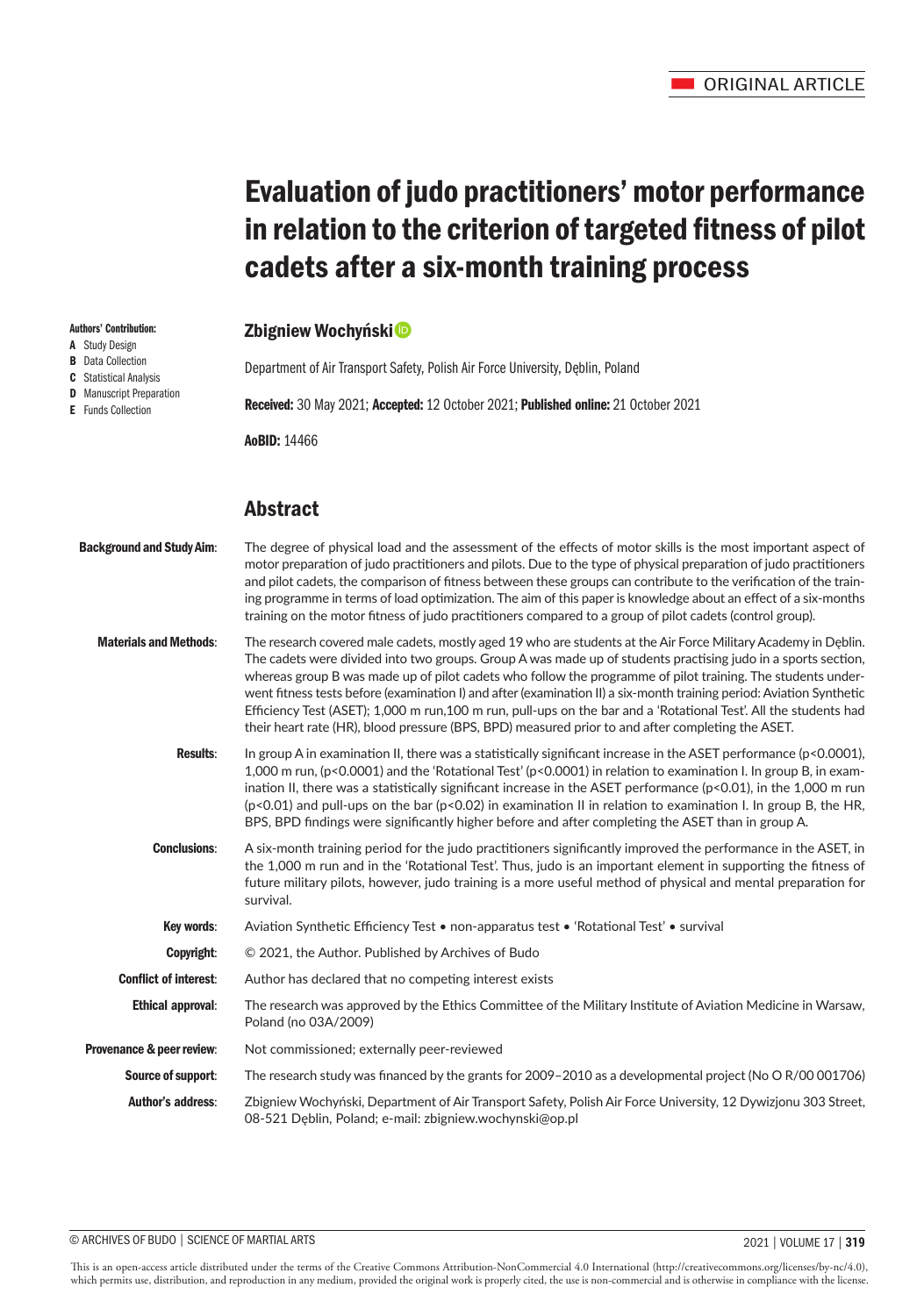**Load** – *noun* **1.** a weight or mass which is supported **2.** the force that a body part or structure is subjected to when it resists externally applied forces **3.** the amount of something, usually weight, that a body part can deal with at one time [31].

**Ukemi waza –** safe fall technique.

**Throwing techniques** – in judo terminology *nage-waza* 

**Randori** – sparring in judo in which both participants practice attacking and defending [32].

**Non-apparatus test** – that motoric test (exercise endurance test) of the required reliability (accurate and reliable), which use does not require even the simplest instruments [33, see also 34, 35]

## INTRODUCTION

The motor skills that play a crucial role in the physical preparation of the judo practitioners and pilot cadets are strength, speed, endurance and balance. Due to the type of a physical preparation of judo practitioners and pilot cadets, the comparison of fitness between these groups can contribute to a verification of the training programme in terms of load optimization. The application of fitness tests in judo practitioners, which have so far been used in relation to pilot cadets in monitoring targeted physical fitness might bring a lot of tangible benefits as a reference point. The nature and requirements of judo make its practitioners stand out with regard to a harmonious and comprehensive development of physical fitness, and a harmonious body build. By examining their performance and comparing them to pilots, the judo practitioners can enhance their training model and demonstrate an optimal performance in such abilities as strength, speed, endurance, motor coordination and balance. In the process of an optimum preparation for sports competitions, judo athletes should be characterized by adequate speed, strength, endurance, a good technique of performing *ukemi waza*, throwing techniques and a high level of body balance. The more important issues of fitness preparation of cadet pilots for flights in military aviation include an increase in tolerance to overloads, an achievement of adequate habituation with regard to the eye-hand coordination, as well as a spatial orientation and balance. These features undoubtedly affect the efficiency of the pilots' operational and physical performance during airborne tasks. A synthesis of all the activities that a pilot should master during the execution of air missions entails specific motor and fitness requirements for his body.

The optimal training process of the pilot cadet is also oriented towards on preparing him to perform an anti-strain maneuver (L-1) in the +Gz axis. A properly executed maneuver of tensing the skeletal muscles (anti-strain maneuver), on average, increases the tolerance of 1-2 G [1]. On the basis of electromyographic testing they include m. latissimus dorsi, m. intercostalis, m. buccinator m. sternocleidomastoideus, diaphragma, m. pectoralis major [2] and m. flank femoris, m. flank at m. erector rotationalae [3]. Since the Aviation Synthetic Efficiency Test (ASET) significantly correlates with 1,000 m run, 100 m run and with pull-ups on the bar [4], it

may be helpful in determining the optimization of the motor emphasis in the training process of judo practitioners. Due to the diagnosticity of the ASET with regard to the complexity of motor skills, it has been applied in the environment of the cadets' preparation for flights [5]. While the ASET had previously been used for pilot cadets to determine their physical preparation for flights and to optimize motor load in the training process, it has not yet been used in any other sport, including judo.

Therefore, the aim of this paper is knowledge about an effect of a six-months training on the motor fitness of judo practitioners compared to a group of pilot cadets (control group).

A hypothesis was made that judo practitioners, after a six-month training process, will be able to statistically significantly improve their motor skills and balance (in fact: the body balance disturbation tolerance skills) but insignificantly compared to the control group.

#### MATERIAL AND METHODS

#### **Participants**

Twenty-eight cadets (males) were tested in two groups. Group A (tested,  $n = 14$ ) was made up of cadets who trained in a judo sports section and who were preparing for the Polish Military Championships and group B (control,  $n = 14$ ) made up of pilot cadets who were following a physical preparation programme for flights. Group A was aged 19.40 ±0.69 years and had the following somatic characteristics: body height 181.70 ±8.38 cm, body weight 79.68 ±12.01kg, BMI 24.05 ±2.53 kg**∙**m−1.Group B was aged 20.57 ±0.51 years and had the following somatic characteristics: body height 176.21 ±4.22 cm, body weight 75.35 ±7.93kg, BMI 24.17 ±1.97 kg**∙**m−1. Based on the comparison of the two groups, no intergroup differences were observed for age  $(p = 0.51)$ , body height  $(p = 0.46)$ , body weight  $(p = 0.99)$  or BMI  $(p = 0.51)$ .

#### **Study design**

*Fitness tests:* In groups A and B, fitness tests were conducted twice before (examination I) and after the preparatory period (examination II). The following fitness tests were used for the examination: ASET; an analytical test: running at a distance of 1,000 m, 100 m, pull-ups on the bar and a 'Rotational Test' [6].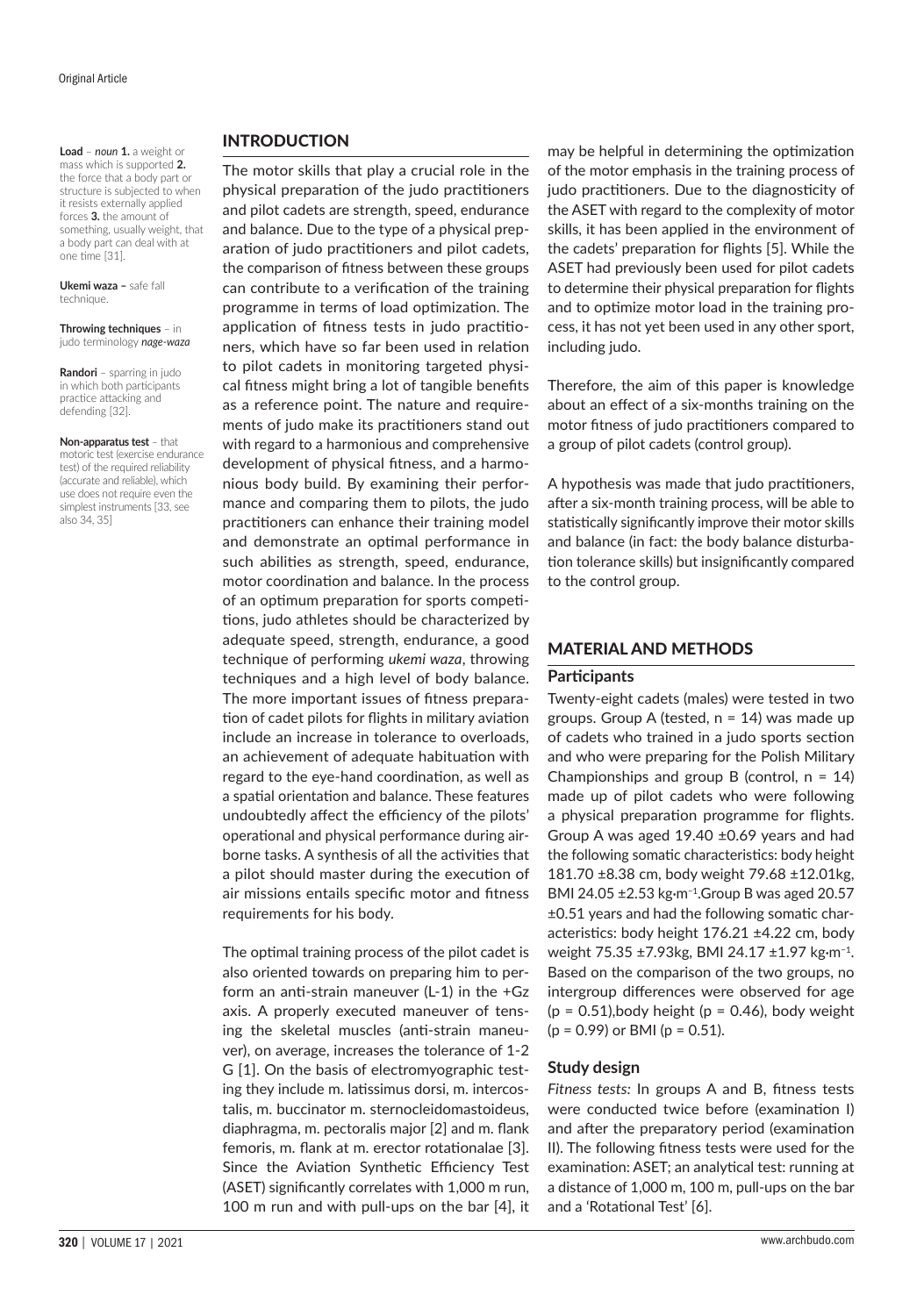*Physiological examination:* All students were examined for the heart rate (HR), systolic blood pressure (BPS) and diastolic blood pressure (BPD). The checkup was performed with an electronic device of Microlife AG type before and after the ASET execution, prior to and on completion of the preparatory period.

#### **Ethical issues**

The consent for the research was granted by the Ethics Committee of the Military Institute of Aviation Medicine in Warsaw (Poland) – decision no 03A/2009 of July 8, 2009.

#### **Procedures**

#### *Judo practitioners preparation programme for the Polish Military Championships*

The training process involved judo technique exercises (*ukemi waza*, throwing) with low-load strength exercises. The strength exercises were combined with speed exercises. Speed was shaped after endurance loads. During the preparatory period, endurance exercises (running), strength exercises, technique and speed exercises were used. The following methods were exploited in the preparation of judo practitioners for sports combat: repetition, interval, stream and continuous, as well as practice fighting (*randori*). The workouts were performed in the aerobic and anaerobic metabolic zone. In group A, the length of practising as a competitor was on average 4 years. The training sessions were held 3 times a week, 90 minutes each.

#### *Targeted physical preparation programme for pilots*

The pilot's training process included field athletics, gymnastics on instruments and exercises on equipment designed to develop strength. During field athletics classes, pilot cadets performed general fitness exercises with an emphasis on endurance and speed using short and long running games and their variations. Instrument gymnastics classes included exercising gymnastic patterns on a bar, gymnastic handrails and free exercise patterns. On the strength equipment, the pilot cadets exercised those muscle parts which were involved in an anti-strain maneuver. The following methods were used in the physical preparation of the pilot cadets: repetition, interval, stream and continuous running. The workouts were performed in the aerobic and anaerobic metabolic zone. The classes were held 3 times a week, 90 minutes each.

#### *Procedure for conducting the tests*

1.The ASET embraced 16 practice stations over a distance of 60 m [4, 7, 8, 5].

The examined person stands on the starting line and on the command READY enters stand 1, taking the following position: "plank – both feet in the internal circle, the torso in the direction of the axis of the track"; the time is measured from the signal START:

- stand 1 moving the body in the plank position on the external circle to the left or right by approx. 360°; the feet do not exceed the internal circle;
- stand 2 plank sideways on the left hand in a circle, moving the torso on the feet, in a supported position, 360°, in the anti-clockwise direction;
- stand 3 plank sideways on the right hand in a circle, moving the torso on the feet, in the supported position, 360°, in the clockwise direction;
- stand 4 lying on the edge of the mattress, the head held perpendicularly to the track axis to the left, the hands straight along the long axis of the body above the head, rolling the torso to the right along the long axis of the body;
- stand 5 lying on the edge of the mattress, the head held perpendicularly to the track axis to the right, the hands straight along the long axis of the body above the head, rolling the torso to the left along the long axis of the body
- stand 6 sitting on the edge of the bench, the hands interlaced at the neck of the torso, triple-shift of the body with feet on the bench towards its other end along the track axis;
- stand 7 rolling forwards on a mattress;
- stand 8 running on the reversed bench outside the further support of the bench with a minimum of a double feet contact;
- stand 9 rolling backwards on a mattress;
- stand 10 changing the position of 3 kg medicine balls arranged at a distance of 3 m from each other, perpendicular to the track axis;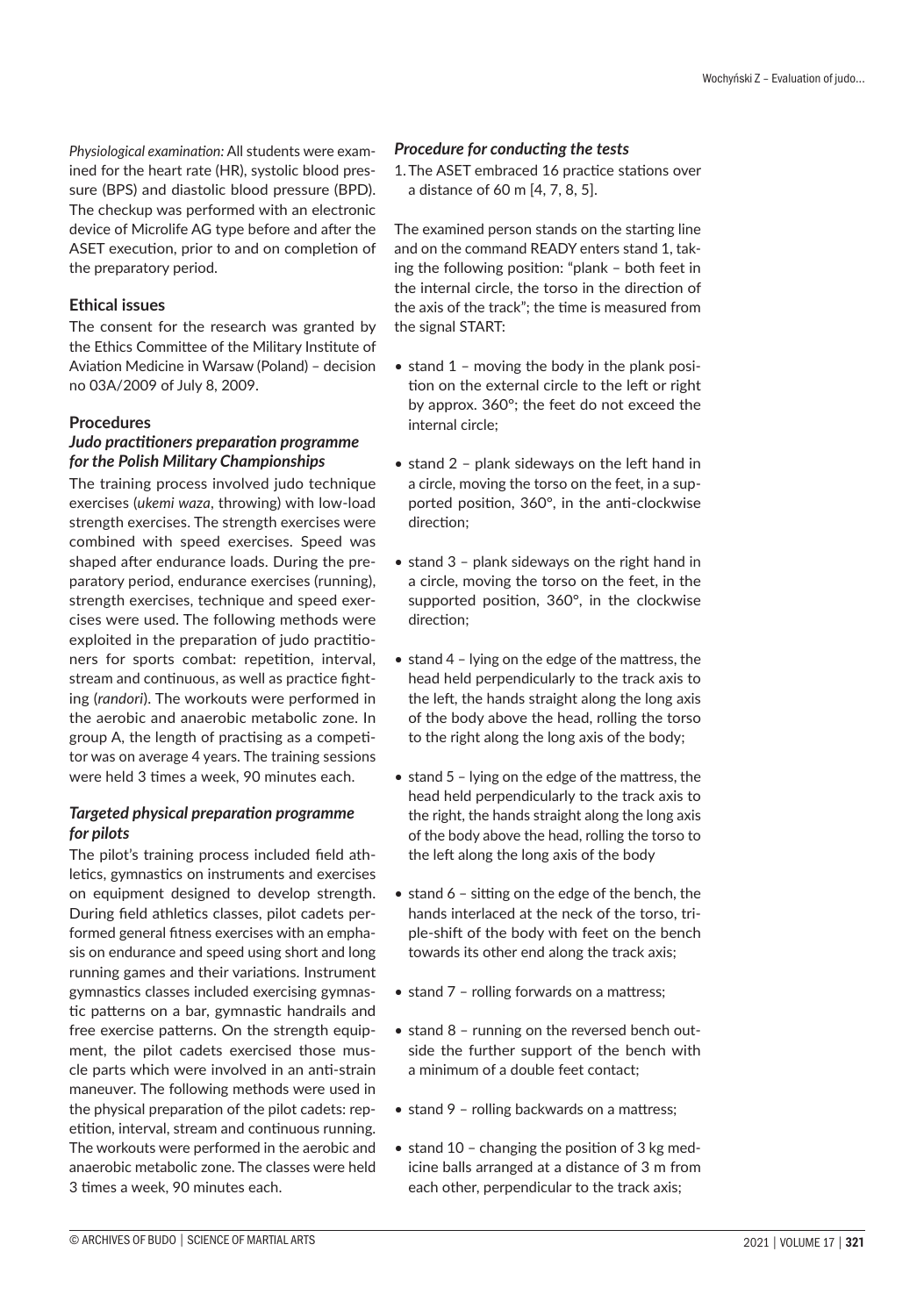- stand 11 running with 2 weights of 17.5 kg around the stands which are set up along the track axis at a distance of 4 m, and placing the weights on the previously marked spot;
- stand 12 jumping over 3 hurdles, feet together;
- stand 13 jumping over the first hurdle (feet together), going under the second hurdle and jumping over the third hurdle, feet together;
- stand 14 running ahead, then rolling forwards on 4 elements of the box;
- stand 15 running "on all fours" towards the finish line;
- stand 16 hand standing at the wall towards the finish line means switching off the time.

The structure of the ASET is described in detail in previous scientific papers [4, 7, 8, 5]. The evaluation criteria for the ASET were as follows: 43s – very good grade; 45s – good grade; 47s – satisfactory grade. The speed was measured with an electronic timer with an accuracy of 0.01s.

- 2.The 1,000 m run was conducted at a stadium from a high start in sports shoes; the speed was measured with an electronic timer with an accuracy of 0.01s.
- 3.The 100 m run was conducted at a stadium from a low start in sports shoes; the speed was measured with an electronic timer with an accuracy of 0.01s.
- 4. The pull-ups were performed as an over grasp on the horizontal bar; the exerciser performing the pull-ups had to place his chin over the bar and then to lower the body to straighten the upper limbs in the elbow joints and repeat the cycle.
- 5.The balance was assessed using the 'Rotational Test' [6] (non-apparatus version). The student, standing on the line, was supposed to jump up with a full rotation in the air, alternately clockwise and counter-clockwise, repeated 3 times, and land with both feet on the line in approx. 12 s in a constant rhythm. Several training jumps were permitted. The accuracy of landing and maintaining the balance was scored (0 – clean jump, 1 – one foot off line, 2 – both feet off line, 3 – lost balance with hand support) and totalled for all 6 jumps (score range from

0 – excellent to 18 – unsatisfactory). Criteria of an individual level assessment determined by the 'Rotational Test' are as follows: very high (0-1), high (2-3), average (4-9), low (10- 12), very low (13-15), insufficient (16-18).

Judo practitioners and pilot cadets were provided with identical food and accommodation conditions during the six-month training process. All students received a standard diet in accordance with the principles of group catering. The daily average diet equalled 4,500 kcal, including 150 g fat (30%), 112.5 g proteins (10%) and 675 g carbohydrates (60%).

# **Statistical analyses**

The author used descriptive statistics to analyse the results of the examination by calculating mean and standard deviations  $(\pm)$  for all study variables. The difference (Δ) between the values before and after the training process in the groups studied was calculated. A normal distribution of the variables was checked by means of the Kolmogorov-Smirnov test. The assessment of the equality of variances was conducted by means of Levene's test.

The difference between the dependent variables in the study groups and between the groups before and after the training process was calculated by using an analysis of variance (MANOVA) with repeated measurements and Tukey's Honest Significant Difference (HSD) test for post hoc comparisons in pairs.

The values of effect size variables were calculated for dependent and independent groups using Cohen's d test in the adopted criteria: small (d = 0.20 to 0.49), moderate (d = 0.50 to 0.79) and large (d>0.80) [9]. The statistical analysis of the study was performed by means of Statistica 13.3 statistical software. The differences between mean values were considered significant when the p value was smaller than 0.05.

# RESULTS

Found in group A a statistically significant difference between examination I and examination II in overcoming the ASET, 1,000 m run and a 'Rotational Test' (fewer errors), indicating better fitness results (Table 1). In group A, there was a statistically significant decrease in HR before the ASET execution in examination II against examination I and a significant increase in HR after the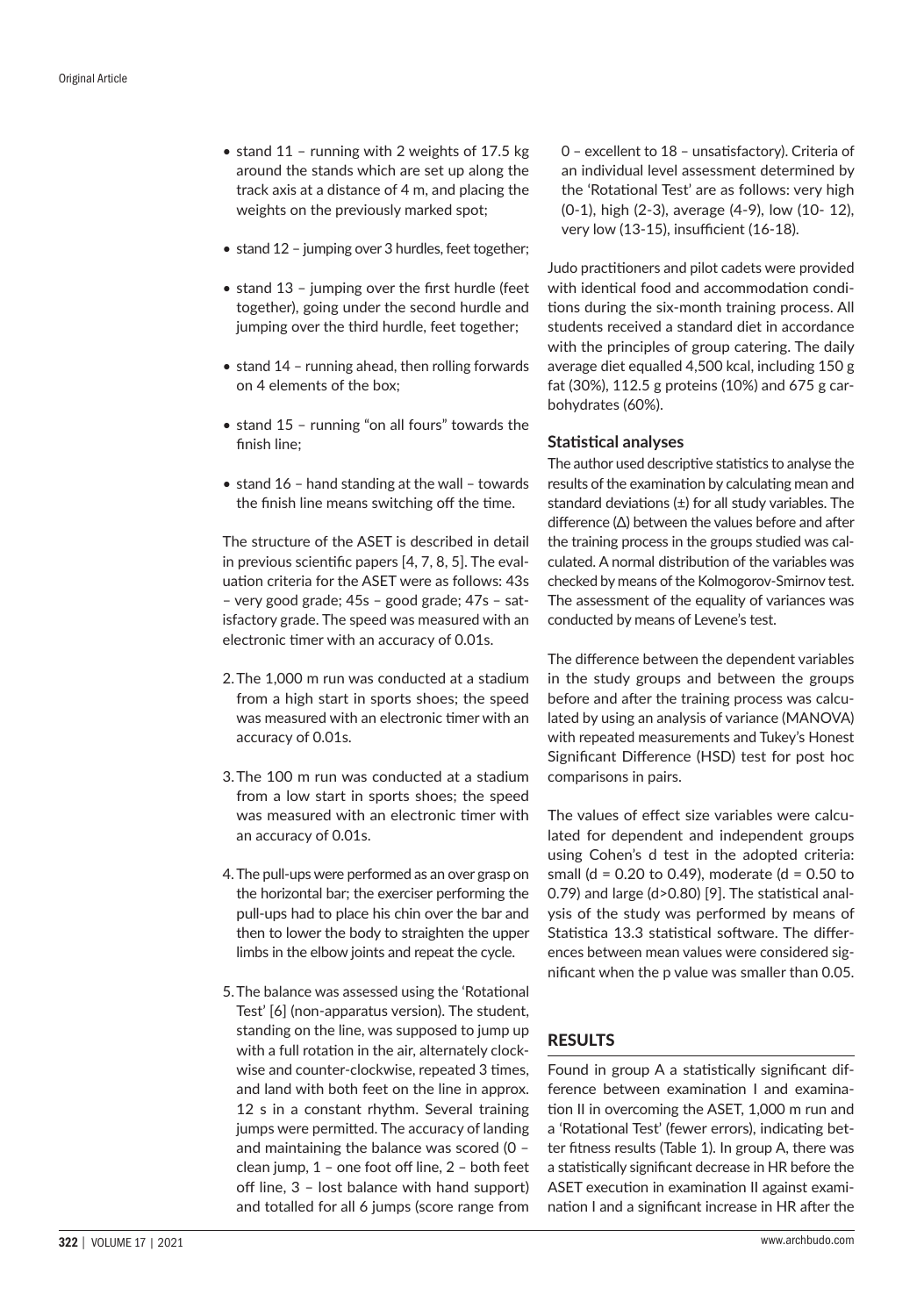ASET execution in examination II, as compared to examination I (Table 1). Group B showed statistically significant better fitness in examination II compared to examination I in the ASET, 1,000 m run and pull-ups on the bar (Table 1).

Examination I showed statistically significant better fitness in group B rather than in group A in the ASET, 1,000 m run, pull-ups on the bar (Table 2). In group B, in examination II, a statistically significant better result was observed in pull-ups on the bar than in group A (Table 2). Group B also in examination II showed a statistically significant higher HR before the ASET execution compared to group A. In the same group, in examination I and II, there was a statistically significant increase in HR after the ASET and BPS execution prior to and on completion of the ASET as compared to group A (Table 2). In group A, there was a higher statistically significant BPD after the ASET completion in execution II compared to group B. No significant result values were found in the other indicators.

In group A, examination II showed a statistically significant correlation between the ASET, 1,000 m run and pull-ups on the bar. In group B, in examination II, a high correlation was observed only between the ASET and pull-ups on the bar (Table 3). In group A, the highest effect size values calculated by Cohen's d test were recorded in the ASET, 1,000 m run and the 'Rotational Test'. Group B showed large effect size values in the ASET, 1,000 m and pull-ups on the bar (Table 1).

# **DISCUSSION**

The fitness tests demonstrated that in both groups, in examination II, there was an improvement in physical fitness compared to examination I with the used training programmes. In examination I, both groups found that motor performance as measured by the ASET was below the lower limit of the performance standard. Examination II showed an improvement in the ASET execution in group A on a good level and in group B on a very good level. It was observed that the value of Cohen's d effect size value in overcoming the ASET in group A was higher than in group B. This fact is due to the significance of difference in the ASET, in examination I, in favour of group B (control). Similarly, the 1,000 m distance test revealed a statistically significant performance improvement in

examination II in both groups, although in examination I the significance was demonstrated to be in favour of the control group.

The examination conducted by Wochyński et al. [4] indicated that achieving maximum scores in individual competitions such as 1,000m run, 100m run and pull-ups on the bar resulted in a simultaneous deterioration in performance in the ASET execution. This is confirmed by Starosta's observations [10], which indicate that emphasising the development of conditioning abilities may impair the enhancement of coordination abilities. Coordination abilities are more strongly genetically determined. Moreover, the development of strength and endurance abilities may be a disrupting factor. T heir rapid development may inhibit or reduce the development of almost all coordination skills. The fact that the load is exceeded in the formation of general physical fitness (e.g. in endurance exercises) may be closely related to a decrease in the level of motor skills and motor abilities necessary for the judo practitioners and for pilots. The relationship between the load values and the diminished movement coordination was also observed in other scientific works [11-13].

The correlation between the ASET and the analytical test shows that the judo group should improve their speed in order to achieve correlation at the 100 m distance. In group B, the correlation between the ASET and pull-ups shows a definite advantage of strength exercises in the training process at the expense of a reduction in endurance and speed.

The performance findings with regard to body equilibrium in the study groups measured by the 'Rotational Test' are quite interesting [6]. It was observed that group A showed a significant improvement in performance in the 'Rotational Test' in study II compared to study I. This was probably due to the effect of the judo practitioners' training programme on the vestibular organ and the specificity of judo exercises. There was also a significant improvement in balance in group B. Balance plays a special role for judo athletes and pilots.

So far, Tomczak (also with co-authors) has fully investigated the sensitivity of the 'Rotational Test' (just in a non-apparatus version, meaning: without measuring the test execution time) to the impact of the environment on the human in which it operates [14-17]. In his latest monograph [18], he stated that 'Rotational Test' was the most sensitive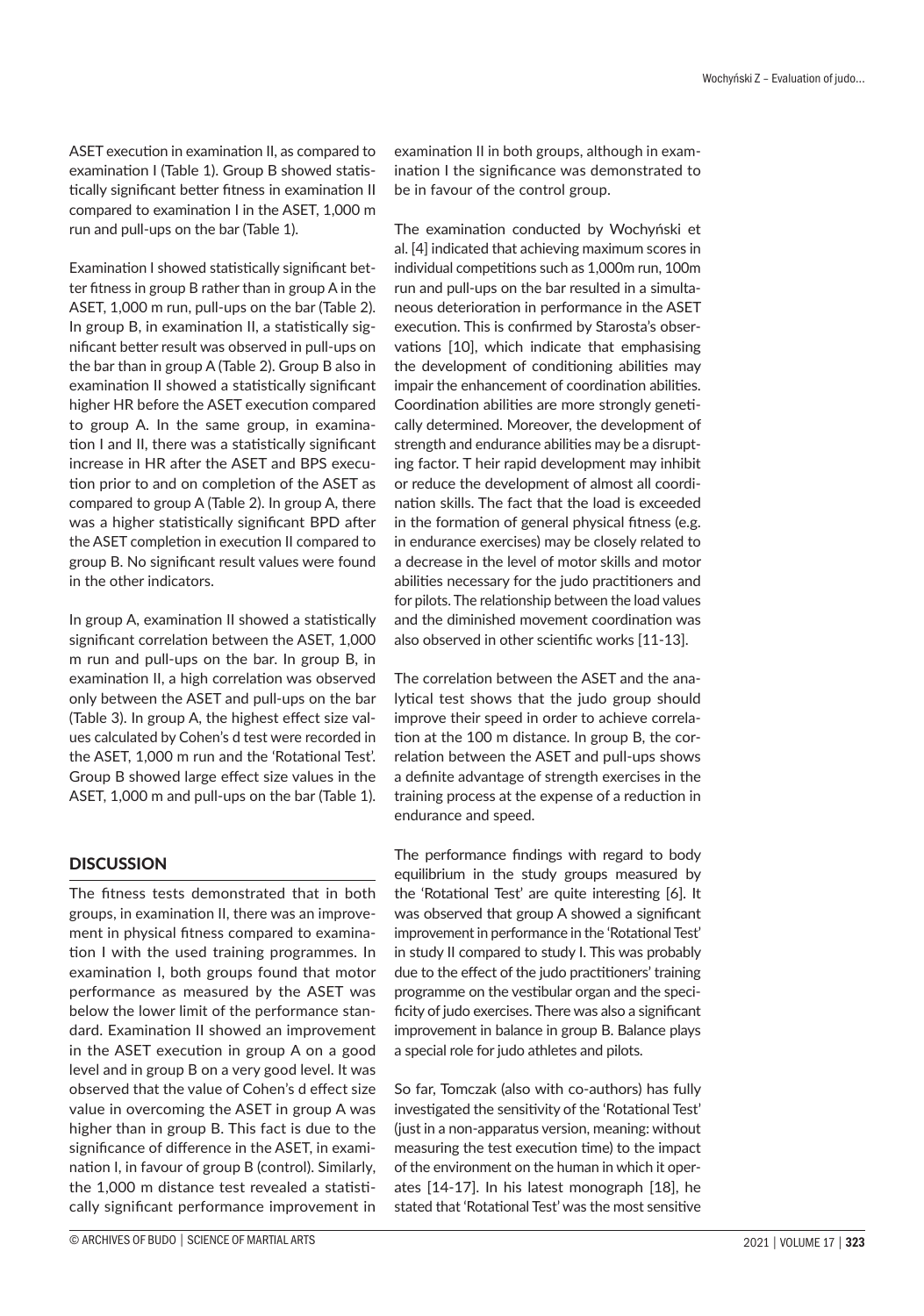**Table 1.** Difference in HR, BPS, BPD and physical fitness (mean and standard deviation) between examination I and II in groups A (judo practitioners  $n = 14$ ) and B (pilot cadets  $n = 14$ ).

| Group                                    | <b>Examination I</b>                                                                                                                                                                                                                                                                                                                                                                                                                                                                                                                                                                                                                                                                                                                                                                                                                                                                                                                                                                                                                                                        | <b>Examination II</b> | <b>Cohen's d test</b> | Δ<br>(post-pre) | P        |
|------------------------------------------|-----------------------------------------------------------------------------------------------------------------------------------------------------------------------------------------------------------------------------------------------------------------------------------------------------------------------------------------------------------------------------------------------------------------------------------------------------------------------------------------------------------------------------------------------------------------------------------------------------------------------------------------------------------------------------------------------------------------------------------------------------------------------------------------------------------------------------------------------------------------------------------------------------------------------------------------------------------------------------------------------------------------------------------------------------------------------------|-----------------------|-----------------------|-----------------|----------|
| ASET (s)                                 |                                                                                                                                                                                                                                                                                                                                                                                                                                                                                                                                                                                                                                                                                                                                                                                                                                                                                                                                                                                                                                                                             |                       |                       |                 |          |
| Group A                                  | $50.17 \pm 0.84$                                                                                                                                                                                                                                                                                                                                                                                                                                                                                                                                                                                                                                                                                                                                                                                                                                                                                                                                                                                                                                                            | $43.38 \pm 1.19$      | 5.71                  | $-6.79$         | < 0.0001 |
| Group B                                  | $47.01 \pm 0.55$                                                                                                                                                                                                                                                                                                                                                                                                                                                                                                                                                                                                                                                                                                                                                                                                                                                                                                                                                                                                                                                            | $42.63 \pm 1.07$      | 4.68                  | $-4.38$         | < 0.01   |
| Run 1000m (s)                            |                                                                                                                                                                                                                                                                                                                                                                                                                                                                                                                                                                                                                                                                                                                                                                                                                                                                                                                                                                                                                                                                             |                       |                       |                 |          |
| Group A                                  | $237.35 \pm 13.21$                                                                                                                                                                                                                                                                                                                                                                                                                                                                                                                                                                                                                                                                                                                                                                                                                                                                                                                                                                                                                                                          | $217.28 \pm 8.48$     | 1.38                  | $-20.07$        | < 0.0001 |
| Group B                                  | $228.28 \pm 8.47$                                                                                                                                                                                                                                                                                                                                                                                                                                                                                                                                                                                                                                                                                                                                                                                                                                                                                                                                                                                                                                                           | $219.00 \pm 8.45$     | 0.89                  | $-9.28$         | < 0.01   |
| <b>Run 100m (s)</b>                      |                                                                                                                                                                                                                                                                                                                                                                                                                                                                                                                                                                                                                                                                                                                                                                                                                                                                                                                                                                                                                                                                             |                       |                       |                 |          |
| Group A                                  | $13.32 \pm 0.43$                                                                                                                                                                                                                                                                                                                                                                                                                                                                                                                                                                                                                                                                                                                                                                                                                                                                                                                                                                                                                                                            | $13.20 \pm 0.31$      | 0.24                  | $-0.12$         | 0.43     |
| Group B                                  | $13.37 \pm 0.65$                                                                                                                                                                                                                                                                                                                                                                                                                                                                                                                                                                                                                                                                                                                                                                                                                                                                                                                                                                                                                                                            | $13.19 \pm 0.46$      | 0.24                  | $-0.18$         | 0.41     |
|                                          | Pull-ups on the bar (amount)<br>$11.14 \pm 2.10$<br>$11.57 \pm 1.50$<br>0.18<br>0.43<br>0.54<br>$13.14 \pm 2.10$<br>$15.42 \pm 2.53$<br>0.82<br>2.28<br>< 0.02<br>$4.64 \pm 1.82$<br>$2.07 \pm 0.82$<br>1.34<br>$-2.57$<br>< 0.0001<br>$3.57 \pm 1.94$<br>$2.42 \pm 1.98$<br>0.48<br>$-1.15$<br>0.13<br>HR before execution ASET (beat-min <sup>-1</sup> )<br>0.67<br>$-2.71$<br>< 0.05<br>$70.35 \pm 3.58$<br>$67.64 \pm 2.64$<br>$72.35 \pm 6.34$<br>$-0.85$<br>0.70<br>$71.50 \pm 5.61$<br>0.11<br>HR after execution ASET (beat-min <sup>-1</sup> )<br>$141.42 \pm 15.06$<br>$160.71 \pm 6.32$<br>1.22<br>19.29<br>< 0.001<br>$168.85 \pm 8.76$<br>$167.28 \pm 7.08$<br>0.15<br>$-1.57$<br>0.60<br><b>BPS before execution ASET (mm Hg)</b><br>$124.21 \pm 2.63$<br>$122.50 \pm 2.44$<br>0.54<br>$-1.71$<br>0.08<br>$129.42 \pm 5.85$<br>$127.00 \pm 3.65$<br>0.37<br>$-2.42$<br>0.19<br><b>BPS after execution ASET (mm Hg)</b><br>$167.85 \pm 4.68$<br>$170.00 \pm 3.55$<br>0.40<br>2.15<br>0.18<br>$174.92 \pm 6.77$<br>$172.85 \pm 5.39$<br>0.26<br>$-2.07$<br>0.37 |                       |                       |                 |          |
| Group A                                  |                                                                                                                                                                                                                                                                                                                                                                                                                                                                                                                                                                                                                                                                                                                                                                                                                                                                                                                                                                                                                                                                             |                       |                       |                 |          |
| Group B                                  |                                                                                                                                                                                                                                                                                                                                                                                                                                                                                                                                                                                                                                                                                                                                                                                                                                                                                                                                                                                                                                                                             |                       |                       |                 |          |
| 'Rotational Test' (pts)                  |                                                                                                                                                                                                                                                                                                                                                                                                                                                                                                                                                                                                                                                                                                                                                                                                                                                                                                                                                                                                                                                                             |                       |                       |                 |          |
| Group A                                  |                                                                                                                                                                                                                                                                                                                                                                                                                                                                                                                                                                                                                                                                                                                                                                                                                                                                                                                                                                                                                                                                             |                       |                       |                 |          |
| Group B                                  |                                                                                                                                                                                                                                                                                                                                                                                                                                                                                                                                                                                                                                                                                                                                                                                                                                                                                                                                                                                                                                                                             |                       |                       |                 |          |
|                                          |                                                                                                                                                                                                                                                                                                                                                                                                                                                                                                                                                                                                                                                                                                                                                                                                                                                                                                                                                                                                                                                                             |                       |                       |                 |          |
| Group A                                  |                                                                                                                                                                                                                                                                                                                                                                                                                                                                                                                                                                                                                                                                                                                                                                                                                                                                                                                                                                                                                                                                             |                       |                       |                 |          |
| Group B                                  |                                                                                                                                                                                                                                                                                                                                                                                                                                                                                                                                                                                                                                                                                                                                                                                                                                                                                                                                                                                                                                                                             |                       |                       |                 |          |
|                                          |                                                                                                                                                                                                                                                                                                                                                                                                                                                                                                                                                                                                                                                                                                                                                                                                                                                                                                                                                                                                                                                                             |                       |                       |                 |          |
| Group A                                  |                                                                                                                                                                                                                                                                                                                                                                                                                                                                                                                                                                                                                                                                                                                                                                                                                                                                                                                                                                                                                                                                             |                       |                       |                 |          |
| Group B                                  |                                                                                                                                                                                                                                                                                                                                                                                                                                                                                                                                                                                                                                                                                                                                                                                                                                                                                                                                                                                                                                                                             |                       |                       |                 |          |
|                                          |                                                                                                                                                                                                                                                                                                                                                                                                                                                                                                                                                                                                                                                                                                                                                                                                                                                                                                                                                                                                                                                                             |                       |                       |                 |          |
| Group A                                  |                                                                                                                                                                                                                                                                                                                                                                                                                                                                                                                                                                                                                                                                                                                                                                                                                                                                                                                                                                                                                                                                             |                       |                       |                 |          |
| Group B                                  |                                                                                                                                                                                                                                                                                                                                                                                                                                                                                                                                                                                                                                                                                                                                                                                                                                                                                                                                                                                                                                                                             |                       |                       |                 |          |
|                                          |                                                                                                                                                                                                                                                                                                                                                                                                                                                                                                                                                                                                                                                                                                                                                                                                                                                                                                                                                                                                                                                                             |                       |                       |                 |          |
| Group A                                  |                                                                                                                                                                                                                                                                                                                                                                                                                                                                                                                                                                                                                                                                                                                                                                                                                                                                                                                                                                                                                                                                             |                       |                       |                 |          |
| Group B                                  |                                                                                                                                                                                                                                                                                                                                                                                                                                                                                                                                                                                                                                                                                                                                                                                                                                                                                                                                                                                                                                                                             |                       |                       |                 |          |
| <b>BPD before execution ASET (mm Hg)</b> |                                                                                                                                                                                                                                                                                                                                                                                                                                                                                                                                                                                                                                                                                                                                                                                                                                                                                                                                                                                                                                                                             |                       |                       |                 |          |
| Group A                                  | 79.57 ±5.01                                                                                                                                                                                                                                                                                                                                                                                                                                                                                                                                                                                                                                                                                                                                                                                                                                                                                                                                                                                                                                                                 | $78.42 \pm 4.87$      | 0.18                  | $-1.15$         | 0.54     |
| Group B                                  | $82.71 \pm 4.66$                                                                                                                                                                                                                                                                                                                                                                                                                                                                                                                                                                                                                                                                                                                                                                                                                                                                                                                                                                                                                                                            | $81.00 \pm 3.16$      | 0.33                  | $-1.71$         | 0.26     |
| <b>BPD after execution ASET (mm Hg)</b>  |                                                                                                                                                                                                                                                                                                                                                                                                                                                                                                                                                                                                                                                                                                                                                                                                                                                                                                                                                                                                                                                                             |                       |                       |                 |          |
| Group A                                  | $96.35 \pm 5.49$                                                                                                                                                                                                                                                                                                                                                                                                                                                                                                                                                                                                                                                                                                                                                                                                                                                                                                                                                                                                                                                            | $95.35 \pm 5.49$      | 0.14                  | $-1$            | 0.63     |
| Group B                                  | $93.57 \pm 4.38$                                                                                                                                                                                                                                                                                                                                                                                                                                                                                                                                                                                                                                                                                                                                                                                                                                                                                                                                                                                                                                                            | $91.35 \pm 3.17$      | 0.45                  | $-2.22$         | 0.13     |

**ASET** Aviation Synthetic Efficiency Test; **HR** heart rate; **BPS** blood presure systolic; **BPD** blood presure diastolic; **pts** points; **s** seconds.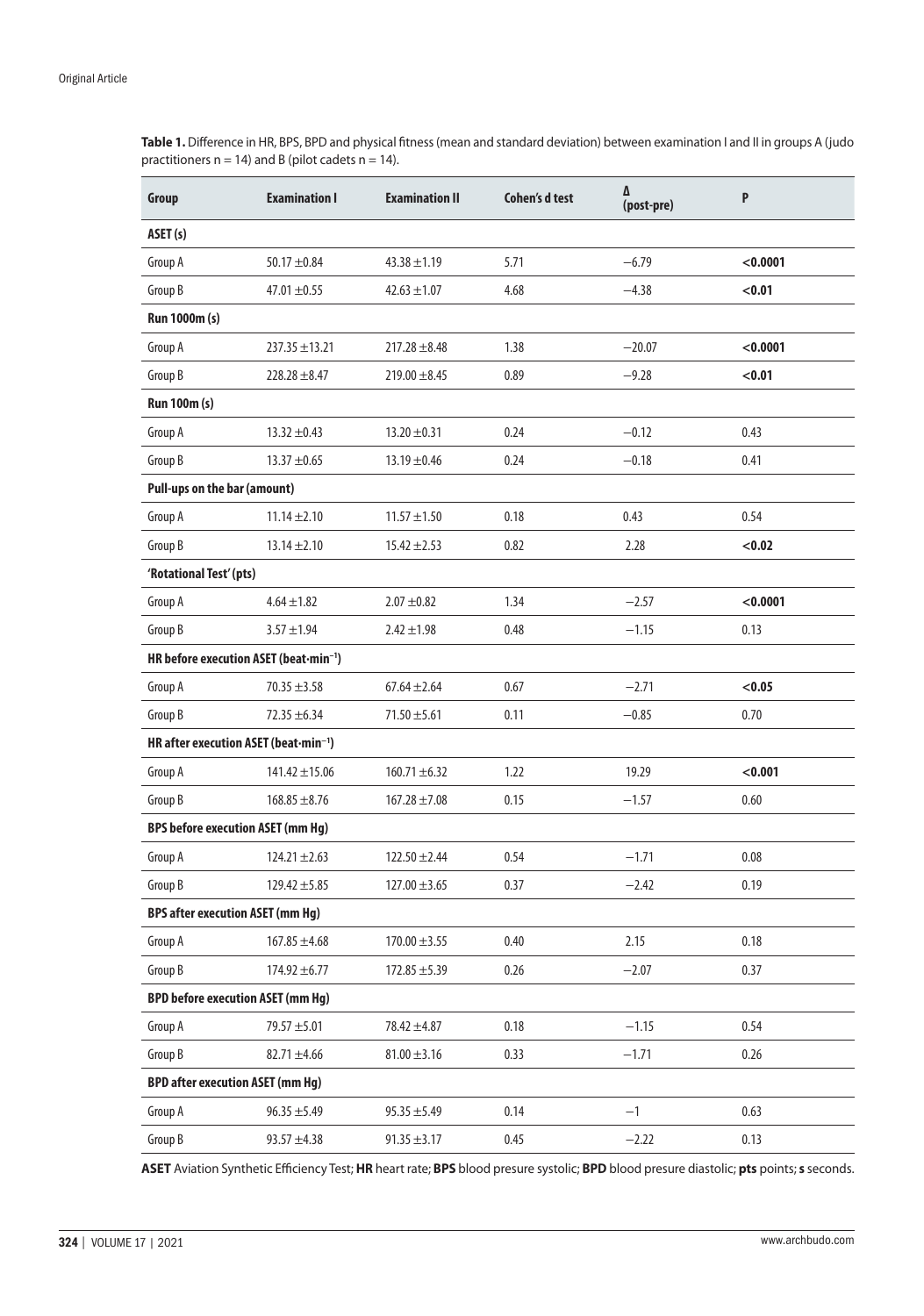| Group                                              | <b>Group A</b><br>$n = 14$               | <b>Group B</b><br>$n = 14$ | <b>Cohen's d test</b> | F      | p        |  |  |
|----------------------------------------------------|------------------------------------------|----------------------------|-----------------------|--------|----------|--|--|
| ASET (s)                                           |                                          |                            |                       |        |          |  |  |
| <b>Examination I</b>                               | $50.17 + 0.84$                           | $47.01 \pm 0.55$           | 3.41                  | 136.33 | < 0.0001 |  |  |
| <b>Examination II</b>                              | $43.38 \pm 1.19$                         | $42.63 \pm 1.07$           | 0.53                  | 3.06   | 0.09     |  |  |
| Run 1000m (s)                                      |                                          |                            |                       |        |          |  |  |
| Examination I                                      | $237.35 \pm 13.21$                       | $228.28 \pm 8.47$          | 0.62                  | 4.67   | < 0.0001 |  |  |
| <b>Examination II</b>                              | $217.28 \pm 8.48$                        | $219.00 \pm 8.45$          | 0.16                  | 0.28   | 0.59     |  |  |
| <b>Run 100m (s)</b>                                |                                          |                            |                       |        |          |  |  |
| <b>Examination I</b>                               | $13.32 \pm 0.43$                         | $13.37 + 0.65$             | 0.07                  | 0.05   | 0.81     |  |  |
| <b>Examination II</b>                              | $13.20 \pm 0.31$                         | $13.19 \pm 0.46$           | 0.02                  | 0.009  | 0.92     |  |  |
| Pull-ups on the bar (amount)                       |                                          |                            |                       |        |          |  |  |
| <b>Examination I</b>                               | $11.14 \pm 2.10$                         | $13.14 \pm 2.10$           | 0.77                  | 6.30   | < 0.02   |  |  |
| <b>Examination II</b>                              | $11.57 \pm 1.50$                         | $15.42 \pm 2.53$           | 1.64                  | 23.99  | < 0.0001 |  |  |
| 'Rotational Test' (pts)                            |                                          |                            |                       |        |          |  |  |
| <b>Examination I</b>                               | $4.64 \pm 1.82$                          | $3.57 \pm 1.94$            | 0.46                  | 2.25   | 0.14     |  |  |
| <b>Examination II</b>                              | $2.07 \pm 0.82$                          | $2.42 \pm 1.98$            | 0.22                  | 0.38   | 0.54     |  |  |
| HR before execution ASET (beat-min <sup>-1</sup> ) |                                          |                            |                       |        |          |  |  |
| <b>Examination I</b>                               | $70.35 \pm 3.58$                         | $72.35 \pm 6.34$           | 0.34                  | 1.05   | 0.31     |  |  |
| <b>Examination II</b>                              | $67.64 + 2.64$                           | $71.50 \pm 5.61$           | 0.81                  | 5.40   | < 0.05   |  |  |
| HR after execution ASET (beat-min <sup>-1</sup> )  |                                          |                            |                       |        |          |  |  |
| <b>Examination I</b>                               | $141.42 \pm 15.06$                       | $168.85 \pm 8.76$          | 1.68                  | 34.65  | < 0.0001 |  |  |
| <b>Examination II</b>                              | $160.71 \pm 6.32$                        | $167.28 \pm 7.08$          | 0.81                  | 6.69   | < 0.02   |  |  |
| <b>BPS before execution ASET (mm Hg)</b>           |                                          |                            |                       |        |          |  |  |
| <b>Examination I</b>                               | $124.21 \pm 2.63$                        | $129.42 \pm 5.85$          | 1.06                  | 9.23   | < 0.01   |  |  |
| <b>Examination II</b>                              | $122.50 \pm 2.44$                        | $127.00 \pm 3.65$          | 1.26                  | 14.65  | < 0.001  |  |  |
| <b>BPS after execution ASET (mm Hg)</b>            |                                          |                            |                       |        |          |  |  |
| <b>Examination I</b>                               | $167.85 \pm 4.68$                        | $174.92 \pm 6.77$          | 1.05                  | 10.31  | < 0.01   |  |  |
| <b>Examination II</b>                              | $170.00 \pm 3.55$                        | $172.85 \pm 5.39$          | 0.54                  | 5.80   | < 0.05   |  |  |
|                                                    | <b>BPD before execution ASET (mm Hg)</b> |                            |                       |        |          |  |  |
| <b>Examination I</b>                               | 79.57 ±5.01                              | $82.71 \pm 4.66$           | 0.52                  | 2.94   | 0.09     |  |  |
| Examinat                                           | $78.42 \pm 4.87$                         | $81.00 \pm 3.16$           | 0.48                  | 2.73   | 0.10     |  |  |
| <b>BPD after execution ASET (mm Hg)</b>            |                                          |                            |                       |        |          |  |  |
| <b>Examination I</b>                               | $96.35 \pm 5.49$                         | $93.57 \pm 4.38$           | 0.44                  | 2.19   | 0.15     |  |  |
| <b>Examination II</b>                              | $95.35 \pm 5.49$                         | $91.35 \pm 3.17$           | 0.67                  | 5.55   | < 0.05   |  |  |

**Table 2.** Difference in HR, BPS, BPD and physical fitness between group A (judo practitioners) and B (pilot cadets) in examination I and II.

**ASET** Aviation Synthetic Efficiency Test; **HR** heart rate; **BPS** blood presure systolic; **BPD** blood presure diastolic; **pts** points; **s** seconds.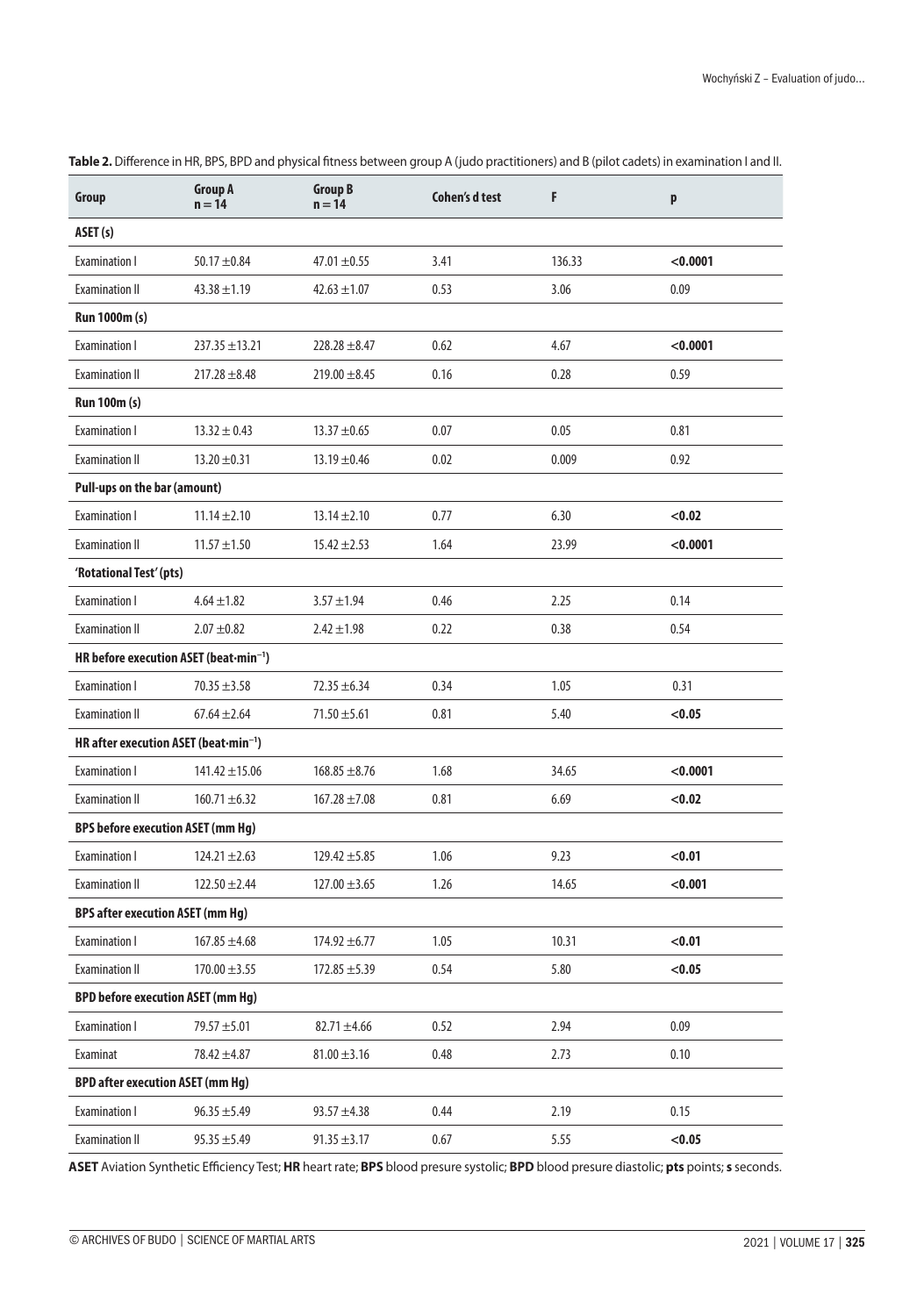| <b>Correlation: r-Pearsona</b><br>ASET $(m \cdot s^{-1})$ |                           |                            |                      |                       |  |
|-----------------------------------------------------------|---------------------------|----------------------------|----------------------|-----------------------|--|
|                                                           |                           | <b>Group A</b>             | <b>Group B</b>       |                       |  |
| <b>Variable</b>                                           | <b>Examination I</b><br>r | <b>Examination II</b><br>г | <b>Examination I</b> | <b>Examination II</b> |  |
| Run 1000m $(m \cdot s^{-1})$                              | $-0.09$                   | $0.61***$                  | 0.07                 | 0.28                  |  |
| Run 100m $(m \cdot s^{-1})$                               | $-0.20$                   | $-0.04$                    | 0.45                 | 0.30                  |  |
| Pull-ups on the bar<br>(amount)                           | $-0.38$                   | $-0.53*$                   | $-0.39$              | $-0.90***$            |  |
| 'Rotational Test' (pts)                                   | 0.20                      | $-0.24$                    | 0.27                 | $-0.07$               |  |

**Table 3.** Pearson correlation between the ASET results, analytic test results and 'Rotational Test' in group A (n = 14) and B ( $n = 14$ ) in examination I and II.

**ASET** Aviation Synthetic Efficiency Test; \*p<0.05; \*\*p<0.02; \*\*\*p<0.0001; **r** correlation coefficient

diagnostic tool among the coordination tests he used. Witkowski et al. [19] recommend the nonapparatus version ,Rotational Test' it can be a complement to the International Physical Fitness Test. Bąk [20] correlated the result of the ,Rotational Test' with the results of the test measuring the susceptibility the body injuries during the fall (STBIDF). He stated: a statistically significant relationship (men  $r = 0.639$ , p<0.01; women  $r = 0.583$ , p<0.01). Mroczkowski and Sikorski [21] studied 88 children aged 10 to 12 (53 boys and 35 girls) but revealed solely a negative correlation between the results of 'Rotational Test' and global coordination (measured with the use of Starosta coordination test  $[22]$ ): boys,  $r = -0.612$  and girls, r = −0.578. On the other hand, Maśliński et al. [23] in a review dedicated to original methods and tools used for studies on the body balance disturbation tolerance skills (BBDTS) of the Polish judo athletes from 1976 to 2016, showed that judo training stimulates the development of this very important coordination ability. Kruszewski et al. [24] who used the 'Rotational Test' in their research found that regular, specific physical training improved balance in athletes and soldiers.

Other studies have shown a higher level of stability of the examined participants in the sagittal plane after the Bárány rotational chair test [25]. The author's research has demonstrated that the exercises on the Special Aviation Gymnastic Instruments (SAGI) contribute to increased stability, which may account for significantly statistically better results in the ASET [5]. It is believed that balance in both groups also depends on the optimization of the load and the emphasis of shaping motor skills during the training process.

The highly statistically significant correlation between the ASET and pull-ups on the bar in group B in study examination II and its decrease between the ASET and the 'Rotational Test', compared to group A, is a good example of this correlation. Group B had a significantly higher number of pull-ups on the bar compared to group A because in the final stage of preparations a great deal of emphasis was made on strength and the Valsalva maneuver.

This resulted from the fact that after a period of targeted training, Group B was scheduled to perform an overload maneuver on a G-force centrifuge. According to some authors, the most important pilot's skills are strength and speed. Endurance plays a less important role due to diminished tolerance to G-force [26]. The belief that the pilot has a lower endurance capacity needs to be verified as it has not been confirmed in earlier studies [27]. It has been proved that the selection of candidates for aviation and the fitness preparation of pilot cadets should take into account their motor type [8] and body build [28]. A recent study conducted on a G-strain centrifuge showed that cadets who excel in endurance and strength abilities achieved the longest total rotational time with interval characteristics; worse findings were obtained by the group excelling in speed and strength abilities [27]. It seems that HR, BPS, BPD demonstrated to be statistically significantly higher in group B compared to group A may be related to a higher level of strength ability. The observed increase in arterial pressure may result from the loading of significant muscle groups with heavy weights and the performance of the Valsalva maneuver [29, 30].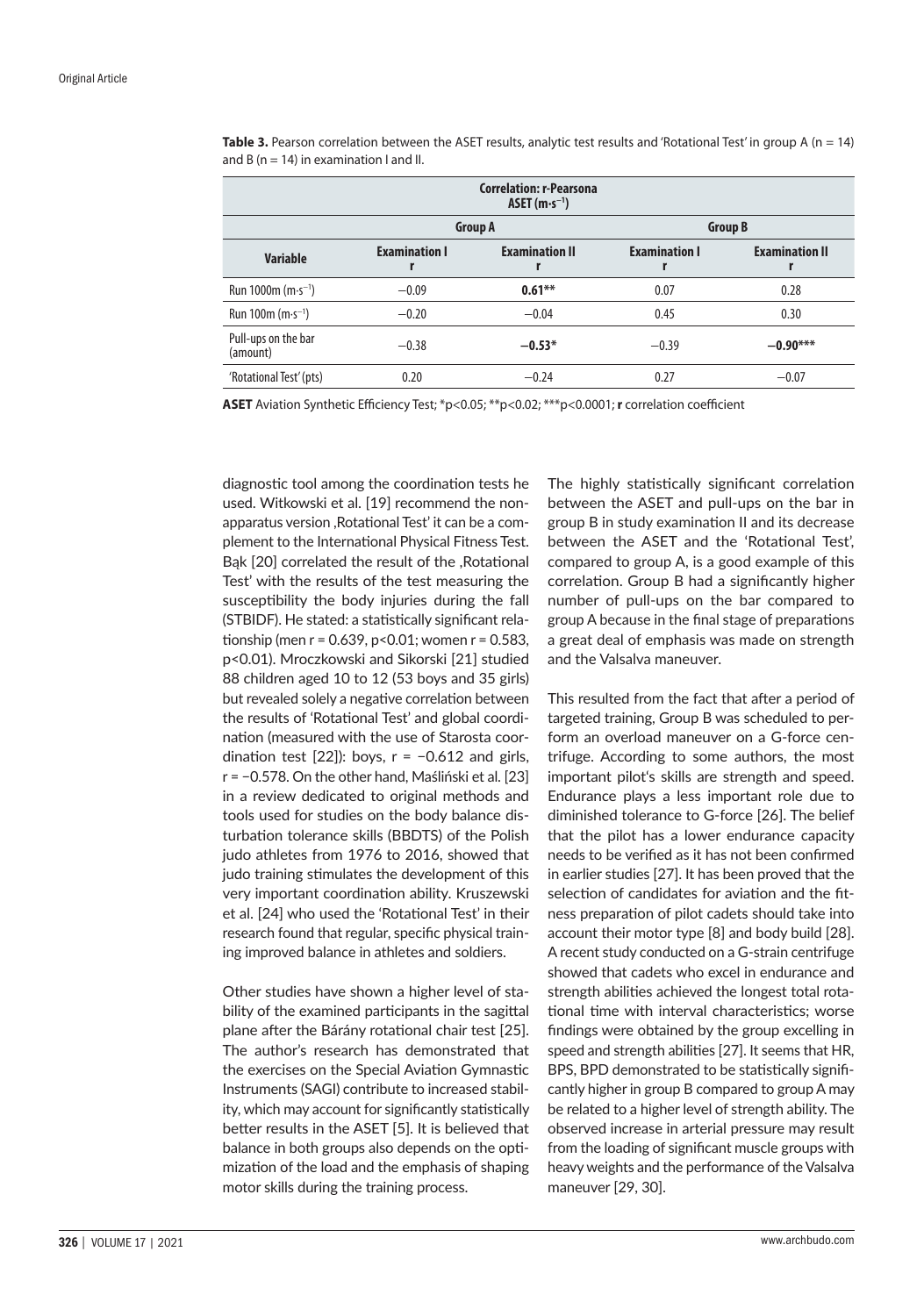Group A had lower HR, BPS and BPD since the load of the motor exercises was optimally distributed compared to group B. The assessment of judo practitioners' performance with regard to the pilot fitness criteria is good and shows a proper level of motor preparation, as evidenced by the ASET findings and the correlations between the ASET exercises, the 1,000 m run and pull-ups on the bar in examination II. The results of the study showed that the ASET plays a key role in the motor preparation of judo practitioners with regard to the use of load optimization in shaping motor skills, similarly to pilot cadets. Of all the tests performed among the judo practitioners, the greatest improvement in performance was observed in the ASET, confirmed by the effect size value of Cohen's d test.

# **CONCLUSIONS**

The six-month period of physical preparation of judo practitioners had a statistically significant influence on the enhancement of targeted fitness as measured by the ASET, 1,000 m run and the 'Rotational Test'. On the other hand, it was insignificant in the 100 m run and pull-ups on the bar. Compared to the control group, the students performed better in the 1,000 m run and the 'Rotational Test'. They performed worse in the ASET exercises and in the 100 m run, however, they were statistically insignificant. The judo practitioners had statistically significantly worse results in the pullups on the bar compared to the pilot cadets' group (control). Thus, judo is an important element in supporting the fitness of future military pilots, however, judo training is a more useful method of physical and mental preparation for survival.

## **REFERENCES**

- 1. Whinnery J.E. G tolerance enhancement: straining ability comparison of aircrew men, no aircrew men and trained centrifuge subjects. Aviat Space Environ Med 1982; 52: 232-234
- 2. Chen H-H, Wu Y-C, Kuo M-D. An electromyographic assessment of anti-G straining manoeuvre. Aviat. Space Environ Med 2004; 75: 162-167
- 3. Oksa J, Hamalainen O, Rissanen S et al. Muscle strain during aerial combat manoeuvering exercise. Aviat Space Environ Med 1996; 67: 1138-1143
- 4. Wochyński Z**.,** Stelęgowski A, Kłossowski M. Using Special Aviation Synthetic Fitness test for the needs of candidate selection at the Air Force Academy, for multi-role F-16 type aircraft. Pol Przegl Med Lotn Polish 2010; 4: 309-320 [in Polish]
- 5. Wochyński Z, Krawczyk P, Cur K et al. An assessment of physical efficiency in cadet pilots before and after the implementation of a program preparing for flights. Int J Occup Med Environ Health 2021; 34(5): 1-12
- 6. Kalina RM, Jagiełło W, Barczyński BJ: The method to evaluate the body balance disturbation tolerance skills – validation procedure of the 'Rotational Test'. Arch Budo 2013; 9(1): 59-69
- 7. Wochyński Z. Special Aviation Synthetic Fitness test modified by Wochyński. In: Sokołowski M, editor. Morphofunctional conditioning of military service. Warszawa: Akademia Wychowania Fizycznego; 2015: 119-126 [in Polish]
- 8. Wochyński Z, Skrzyńska-Rękawek J, Pilaczyński P et al. The impact of motor predispositions in cadets upon the results of the execution of Aviation-Synthetic Efficiency Test. Arch Budo Sci Martial Art Extreme Sport 2020; 16: 105-117
- 9. Cohen J. Statistical power analysis for the behavioral sciences (2nd ed.). Hillsdale: Erlbaum Associates; 1988
- 10.Starosta W. Współzależność zdolności kondycyjnych i koordynacyjnych. W: Starosta W. Motoryczne zdolności koordynacyjne. Warszawa: Międzynarodowe Stowarzyszenie Motoryki Sportowej, 2003: 113-118 [in Polish]
- 11.Starosta W. Koordynacja ruchowa człowieka. In: Ciechaniewicz W, editor. Human motoricity – its structure, variability and determinants. Poznań: Monographs, Textbooks, Scripts, 310. AWF Poznań; 1993: 81-120 [in Polish]
- 12.Raczek J. Antropomotoryka. Teoria motoryczności człowieka w zarysie. Warszawa: Wydawnictwo PZWL; 2010 [in Polish]
- 13.Sozański H. Nauka o sporcie. Teoria sportu. Teoria treningu. Technologia treningu. W: Sozański H, Czerwiński J, Sadowski J, editors. Podstawy teorii i technologii treningu sportowego. Volume I. Monografie i Opracowania no 23. AWF J. Piłsudskiego w Warszawie, Wydział Wychowania Fizycznego i Sportu Biała Podlaska 2013: 33-43 [in Polish]
- 14.Tomczak A. Effects of winter survival training on selected motor indices. Biomed Hum Kinet 2010; 2: 62-65
- 15.Tomczak A, Bertrandt J, Kłos Aet al. Comparison of Dynamic Balance Level of the Polish Special Forces Soldiers and Civilians During Survival School Training. In: Books of abstract 3rd International congress on soldiers` physical performance. 2014 Aug 18-21. Boston, USA. Jyväskylä: University of Jyväskylä; 2014: 82
- 16.Tomczak A. Coordination Motor Skills of Military Pilots Subjected to Survival Training. Strength Cond Res 2015; 29(9): 2460-2464
- 17.Tomczak A, Dabrowski j, Mikulski T. Psychomotor performance of Polish Air Force cadets after 36 hours of survival training. Ann Agr Env Med 2017; 24(3): 387-391
- 18.Tomczak A. Changes in coordination motor abilities of young men during survival school simulation training. Warszawa: Akademia Sztuki Wojennej; 2021 [in Polish]
- 19.Witkowski K, Superson M, Piepiora P. Body composition and motor potential of judo athletes in selected weight categories. Arch Budo 2021; 17: 161-175
- 20.Bąk R. Relationship the body balance disturbation tolerance skills with susceptibility to the injuries during the fall of young women and men. Arch Budo Sci Martial Art Extreme Sport 2018; 14: 189-196
- 21.Mroczkowski A, Sikorski MM. The susceptibility to body injuries during the fall and coordination motor abilities of the 10 to12 years children. Arch Budo Sci Martial Art Extreme Sport 2015; 11: 65-71
- 22.Starosta W. Globalna i lokalna koordynacja ruchowa w wychowaniu fizycznym i w sporcie. Warszawa: Osgraf; 2006 [in Polish]
- 23.Maśliński J, Piepiora P, Cieśliński W et al. Original methods and tools used for studies on the body balance disturbation tolerance skills of the Polish judo athletes from 1976 to 2016. Arch Budo 2017; 13: 285-296
- 24.Kruszewski A, Wiktorek P, Litwiniuk Aet al: The ability of keeping body balance and lighting in manto-man crash. in: Sadowski J, Niźnikowski T, editors. Coordination motor abilities in scientific research. Biała Podlaska: 2008: 216- 222 [in Polish]